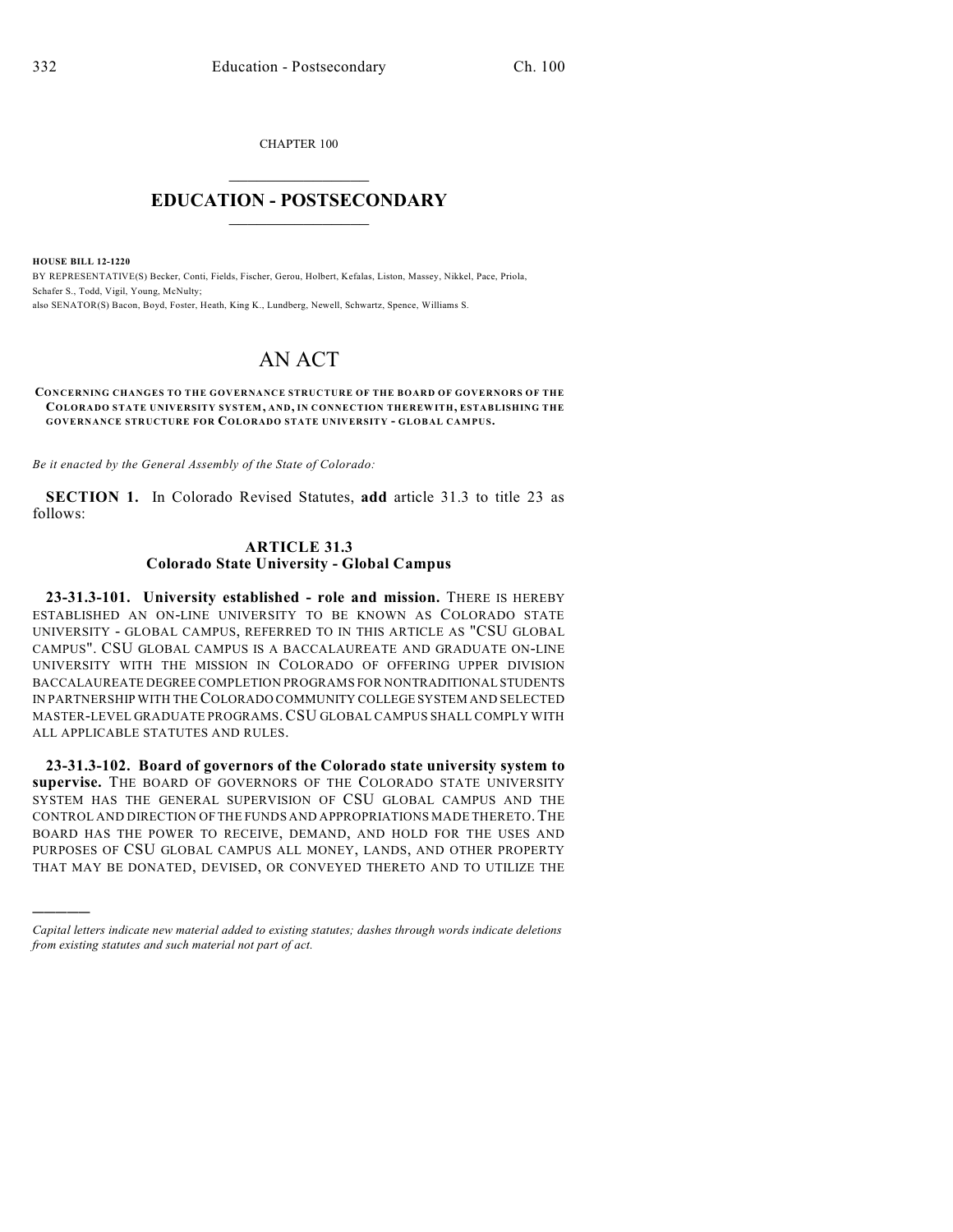SAME IN SUCH MANNER AS SHALL BEST SERVE THE OBJECTS AND INTERESTS OF CSU GLOBAL CAMPUS.

**23-31.3-103. Academic policy.** THE PRESIDENT OF CSU GLOBAL CAMPUS, REFERRED TO IN THIS ARTICLE AS THE "PRESIDENT", IN CONSULTATION WITH THE GOVERNING COUNCIL AND THE FACULTY, HAS THE RESPONSIBILITY FOR MAKING ACADEMIC POLICY AND GOVERNING THE ACADEMIC AFFAIRS OF THE INSTITUTION.

**23-31.3-104. President - duties.** THE PRESIDENT IS CHIEF EXECUTIVE OFFICER OF CSU GLOBAL CAMPUS, AND IT IS THE DUTY OF THE PRESIDENT TO SEE THAT THE RULES OF THE BOARD OF GOVERNORS OF THECOLORADO STATE UNIVERSITY SYSTEM ARE OBSERVED AND EXECUTED.

**23-31.3-105. Board of governors - personnel power.** THE BOARD OF GOVERNORS OF THE COLORADO STATE UNIVERSITY SYSTEM HAS AUTHORITY OVER ALL PERSONNEL MATTERS RELATING TO THE SYSTEM, INCLUDING CSU GLOBAL CAMPUS.IN ACCORDANCE WITH SECTION 23-5-117, THE BOARD MAY DELEGATE ALL OR PART OF ITS POWER OVER PERSONNEL MATTERS.IF SUCH PERSONNEL POWERS ARE DELEGATED TO THE PRESIDENT, THEN ALL EMPLOYEES OF CSU GLOBALCAMPUS ARE UNDER THE DIRECTION AND CONTROL OF THE PRESIDENT AND SHALL BE REMOVABLE AT THE PRESIDENT'S DISCRETION. THE PRESIDENT MAY FILL VACANCIES OF ALL EMPLOYEE POSITIONS AS DEEMED NECESSARY, SUBJECT TO HIS OR HER PERSONNEL POWER.

**23-31.3-106. President may be an instructor.** THE PRESIDENT MAY PERFORM THE DUTIES OF AN INSTRUCTOR, AS THE BOARD OF GOVERNORS OF THE COLORADO STATE UNIVERSITY SYSTEM SHALL DETERMINE.

**23-31.3-107. Power to acquire land.** THE BOARD OF GOVERNORS OF THE COLORADO STATE UNIVERSITY SYSTEM HAS THE POWER TO TAKE AND HOLD, BY GIFT, DEVISE, OR PURCHASE, SO MUCH LAND AS MAY BECOME NECESSARY FOR THE LOCATION AND CONSTRUCTION OF BUILDINGS, STRUCTURES, AND OTHER FACILITIES AS MAY BE REQUIRED FOR THE USES AND PURPOSES OF COLORADO.

**SECTION 2.** In Colorado Revised Statutes, 23-30-101, **amend** (1) (a), (1) (b),  $(1)$   $(g)$ , and  $(1)$   $(h)$  as follows:

**23-30-101. Board of governors of the Colorado state university system.** (1) (a) A board is hereby established that shall be known by the name and title of the board of governors of the Colorado state university system, referred to in this section as the "board". It shall consist of a total of thirteen FIFTEEN members as provided in paragraphs (b) and (c) of this subsection (1).

(b) Four SIX of the members shall be advisory, without the right to vote. The four SIX advisory members shall be elected OR APPOINTED by their respective governing bodies from their membership. The advisory officers shall serve terms of one academic year. The advisory members shall consist of:

(I) One elected officer of the student body who is a full-time junior or senior student at Colorado state university;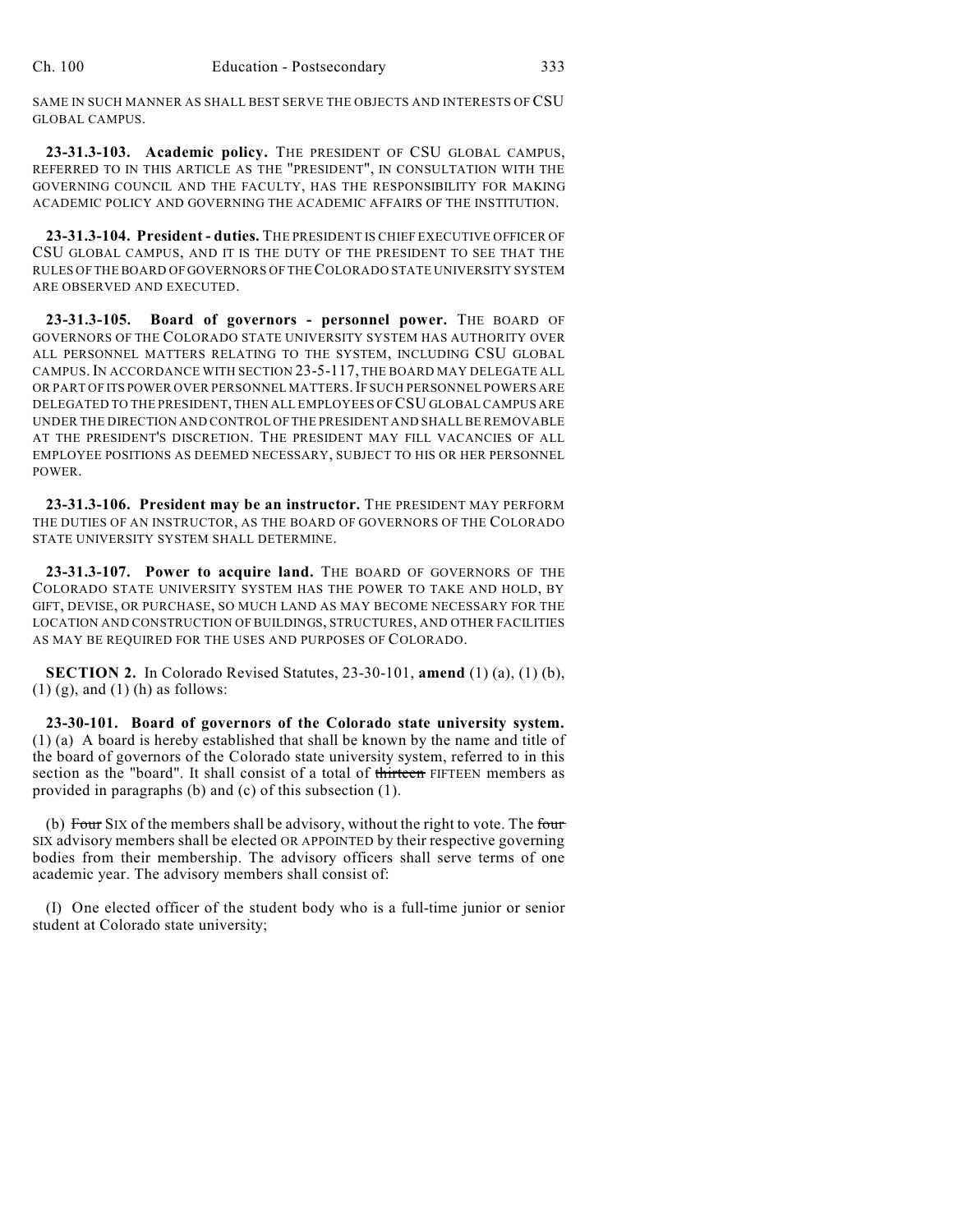(II) One elected officer of the faculty council of Colorado state university having the rank of associate professor or higher;

(III) One elected officer of the student body who is a full-time junior or senior student at the Colorado state university - Pueblo; and

(IV) One elected officer of the faculty council of the Colorado state university - Pueblo having the rank of associate professor or higher;

(V) ONE STUDENT IN GOOD STANDING FROM THE CSU GLOBAL CAMPUS STUDENT BODY, TO BE RECOMMENDED BY THE STUDENT AFFAIRS COMMITTEE AND APPROVED BY THE GOVERNING COUNCIL AT CSU GLOBAL CAMPUS; AND

(VI) ONE CSU GLOBAL CAMPUS FACULTY MEMBER WITH A MINIMUM OF THREE YEARS OF SERVICE ON THE CSU GLOBAL CAMPUS FACULTY, TO BE RECOMMENDED BY THE FACULTY AFFAIRS COMMITTEE AND APPROVED BY THE GOVERNING COUNCIL AT CSU GLOBAL CAMPUS.

(g) Notwithstanding any other provision of this section, the term of each member serving on the board of governors as of May 26, 2006, shall be extended to expire on December 31 of the calendar year in which the member's appointed term would otherwise expire. Members appointed on or after January 1, 2007, shall serve terms of up to four years, expiring on December 31 of the third calendar year following the calendar year in which the member is appointed. For terms ending on or after December 31, 2006, the governor shall appoint a succeeding member on or before March 1 immediately following the expiration of the term.

(h)  $N\sigma A$  person, elected or appointed under this section, shall NOT serve on the board for more than two terms; regardless of the length of the terms; except that a member of the board, whether elected or appointed, shall continue to serve until a successor is elected or appointed and confirmed by the senate.

**SECTION 3.** In Colorado Revised Statutes, 23-30-102, **amend** (1) as follows:

**23-30-102. Board body corporate - powers relating to real and personal property.** (1) The board of governors of the Colorado state university system is a body corporate, capable in law of suing and being sued; of taking, holding, acquiring, exchanging, selling, and determining the uses of personal property and real estate, or any interest therein, the ownership of which is vested in the board of governors of the Colorado state university system or the entities governed by it; of contracting and being contracted with; of having and using a corporate seal; HAVING DUTIES AND POWERS TO CONTROL, MANAGE, AND DIRECT THE FISCAL AND ALL OTHER AFFAIRS OF THE COLORADO STATE UNIVERSITY SYSTEM AND THE ENTITIES IT GOVERNS; and of causing to be done all things necessary to carry out the provisions of this article.

**SECTION 4.** In Colorado Revised Statutes, **amend** 23-30-104 as follows:

**23-30-104. Meetings of board.** The board shall meet at the Colorado state university twice annually and may meet at other times and places at the call of the chair who has the power in case of emergency to call special meetings of the board.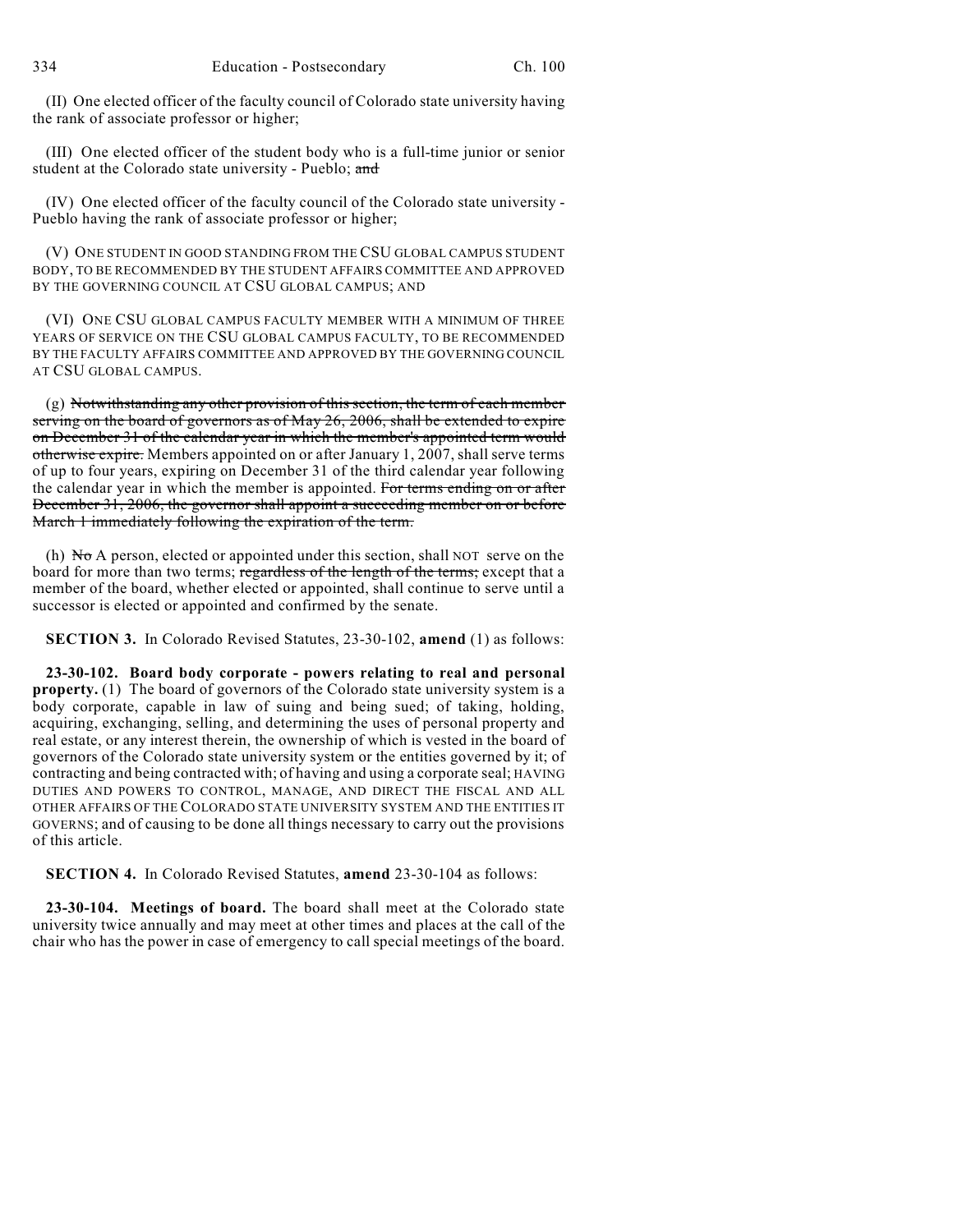THE CHAIR, WITH THE CONSENT OF THE BOARD, SHALL ANNUALLY SET THE SCHEDULE FOR REGULAR BOARD MEETINGS. Upon the written request of any three members of the board, it is the duty of the chair of the board to call a special meeting thereof at such time and place as shall be designated in the written request therefor. A quorum of the board shall be IS a majority of voting members of the board.

**SECTION 5.** In Colorado Revised Statutes, 23-30-105, **amend** (1) as follows:

**23-30-105. Election of officers - terms.** (1) The board of governors of the Colorado state university system shall at a meeting to be held in May elect from its membership a chair and a vice-chair and also from its membership or from outside its membership a secretary and a treasurer, all of which said officers shall hold the office to which they are chosen for a period of two years from the date of election and until their successors are duly elected and qualified. The secretary shall give bond in an amount deemed sufficient by the board and discharge all the duties of said office account for all moneys which lawfully come into the secretary's hands, and pay the same over to the treasurer of the board on or before the tenth day of each month IN ACCORDANCE WITH SECTION 23-30-107. The treasurer shall give bond in an amount deemed sufficient by the board and safely keep and account for all moneys received by the treasurer and pay the same out only on warrants of the board of governors of the Colorado state university system, signed by its chair and countersigned by its chief financial officer IN ACCORDANCE WITH SECTION 23-30-108. THE BOARD OF GOVERNORS MAY WAIVE THE BOND REQUIREMENTS SET FORTH IN THIS SUBSECTION (1) AND IN LIEU THEREOF UTILIZE ALL APPLICABLE GOVERNMENTAL INSURANCE COVERAGE.

**SECTION 6.** In Colorado Revised Statutes, 23-30-106, **amend** (1) and (2) as follows:

**23-30-106. Board of governors of the Colorado state university system fund - creation - control - use.** (1) There is hereby created in the state treasury the board of governors of the Colorado state university system fund which shall be IS under the control of and administered by the board of governors of the Colorado state university system in accordance with the provisions of this article. The board of governors shall have HAS authority and responsibility for all moneys of the board of governors and any entity governed by it. The board of governors shall designate, pursuant to its CONSTITUTIONAL AND statutory authority, those moneys received or acquired by the board of governors of the Colorado state university system or any of the entities it governs, whether by appropriation, grant, contract, or gift, by sale or lease of surplus real or personal property, or by any other means, whose disposition is not otherwise provided for by law, that shall be credited to the fund. All interest derived from the deposit and investment of moneys in the fund shall be credited to the fund. The moneys in the fund are hereby continuously appropriated to the board of governors of the Colorado state university system and shall remain in the fund under the control of the board of governors and shall not be transferred or revert to the general fund of the state at the end of any fiscal year.

(2) The moneys in the board of governors of the Colorado state university system fund shall be used by the board of governors of the Colorado state university system for the payment of salaries and operating expenses of the board and the entities it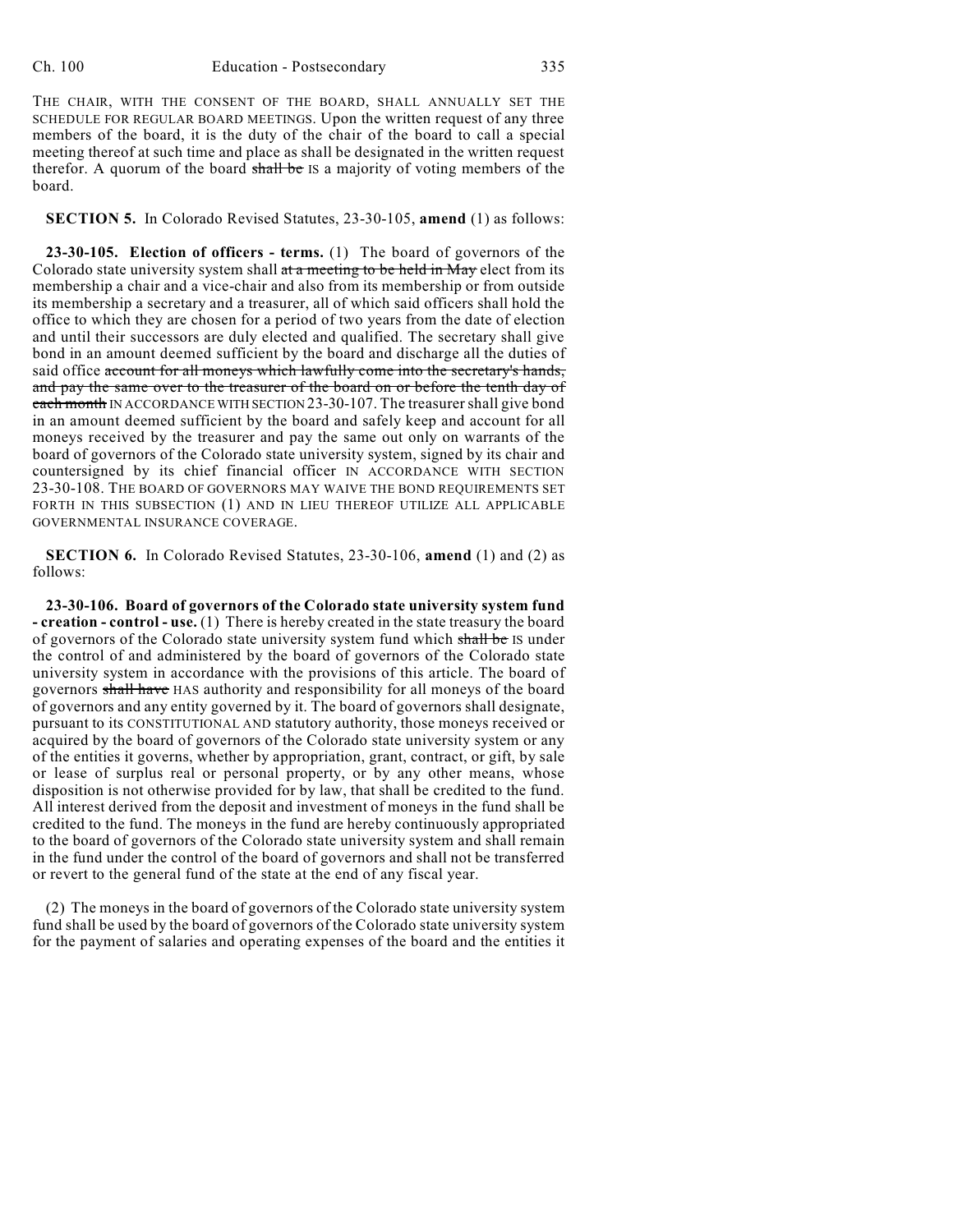governs and for the payment of any other expenses incurred by the board AND THE ENTITIES IT GOVERNS in carrying out its statutory powers and duties.

**SECTION 7.** In Colorado Revised Statutes, **amend** 23-30-107 as follows:

**23-30-107. Duties of secretary.** The secretary of the board shall keep the secretary's office at such place as the board directs. It is the duty of the secretary to keep a record of the transactions of the board of governors of the Colorado state university system and keep and file all reports that may be required at any time, which shall be open at all times to the inspection of any citizen of the state. The secretary shall also have the custody of all books, papers, documents, and other property which may be deposited in the secretary's office.

**SECTION 8.** In Colorado Revised Statutes, **amend** 23-30-108 as follows:

**23-30-108. Duties of treasurer - financial instruments signed by whom accounts.** (1) All expenses of the board of governors of the Colorado state university system shall be paid from the amounts duly set aside by the board for said purpose by warrants duly signed by its chair and countersigned by its chief financial officer as appointed by the board. THE TREASURER OF THE BOARD SHALL KEEP A TRUE AND FAITHFUL ACCOUNT OF ALL FUNDS SO RECEIVED IN SEPARATE ACCOUNTS ACCORDING TO THE SOURCE OF THE FUNDS. THE TREASURER SHALL REPORT ON THE FUNDS TO THE BOARD OF GOVERNORS OF THE COLORADO STATE UNIVERSITY SYSTEM, INCLUDING AN ANNUAL REPORT AT THE CLOSE OF THE FISCAL YEAR AND OTHER REPORTS AS THE BOARD MAY REQUIRE.THE DUTIES OF THE TREASURER MAY, UPON APPROVAL BY THE BOARD, BE DELEGATED TO THE CHIEF FINANCIAL OFFICER OF THE COLORADO STATE UNIVERSITY SYSTEM.

(2) WARRANTS, CHECKS, OR OTHER FINANCIAL INSTRUMENTS SHALL BE USED TO PAY THE EXPENSES OF THE BOARD OF GOVERNORS OF THE COLORADO STATE UNIVERSITY SYSTEM AND THE ENTITIES IT GOVERNS, AND SHALL BE DULY SIGNED BY THE CHAIR AND COUNTERSIGNED BY THE TREASURER OR THE CHIEF FINANCIAL OFFICER APPOINTED BY THE BOARD FOR THECOLORADO STATE UNIVERSITY SYSTEM, OR THE PRESIDENTS OR THEIR DELEGATES.

**SECTION 9.** In Colorado Revised Statutes, **amend** 23-30-109 as follows:

**23-30-109. Program to be made.** The board of governors of the Colorado state university system and faculty shall, annually WHEN DEEMED APPROPRIATE BY THE BOARD, make programs of theoretical and practical instruction.

**SECTION 10.** In Colorado Revised Statutes, **amend** 23-30-118 as follows:

**23-30-118. Board to fix salaries.** The board shall fix the salaries of the chancellor, presidents, AND OTHER SYSTEM STAFF THAT REPORT DIRECTLY TO THE BOARD AND SHALL PRESCRIBE THEIR RESPECTIVE DUTIES. THE BOARD MAY DELEGATE THE AUTHORITY TO SET SALARIES FOR professors and other employees of the system and universities and prescribe their respective duties TO THE CHANCELLOR AND PRESIDENTS. The board may remove the chancellor, presidents, or subordinate officers and fill all vacancies.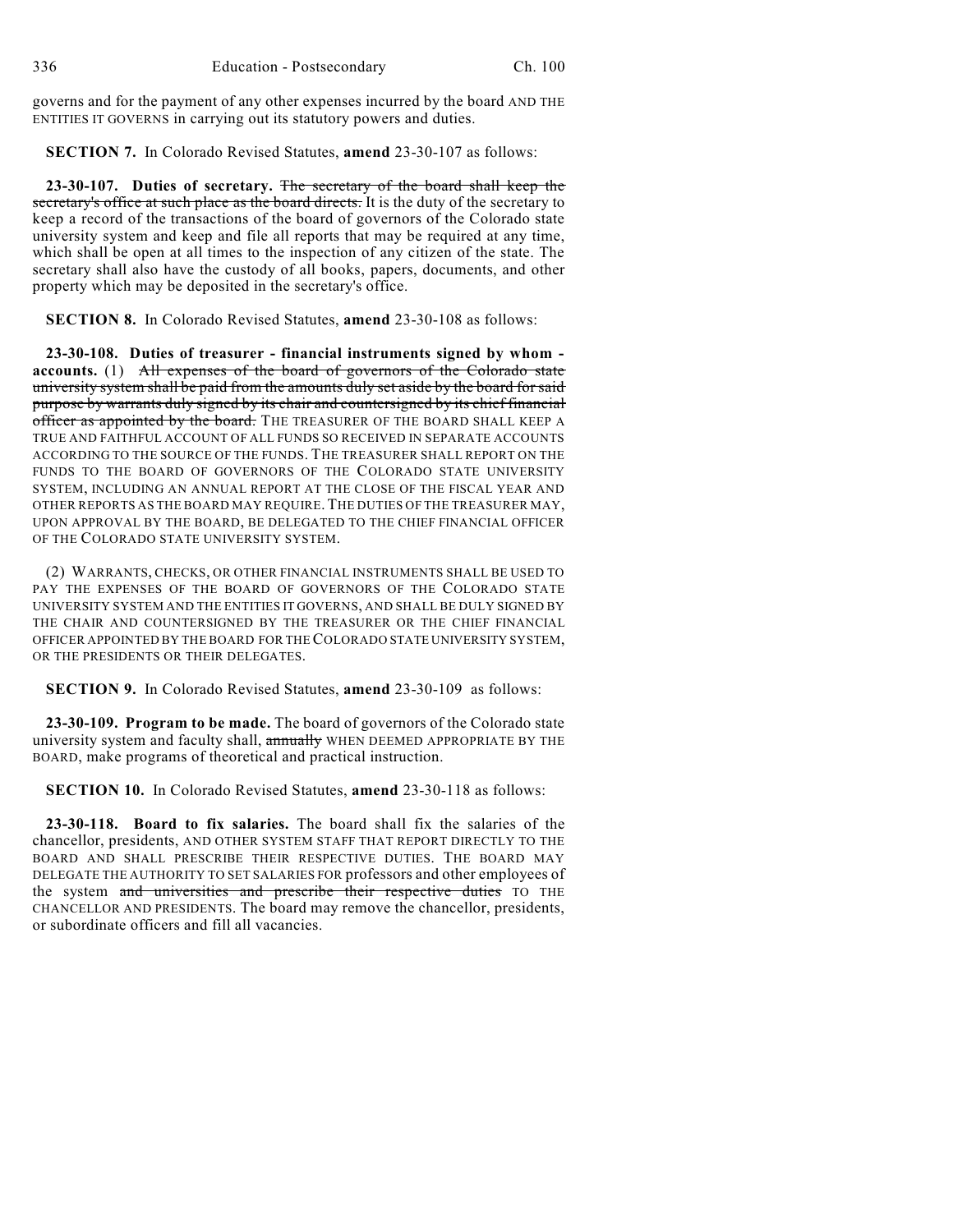**SECTION 11.** In Colorado Revised Statutes, **amend** 23-30-119 as follows:

**23-30-119. Board to confer degrees.** The board, with the advice of the faculty INSTITUTIONS IT GOVERNS, shall confer such degrees or testimonials as are conferred by similar institutions.

**SECTION 12.** In Colorado Revised Statutes, **amend** 23-30-120 as follows:

**23-30-120. Payment of expenses.** (1) The current THE BOARD OF GOVERNORS SHALL HAVE GENERAL SUPERVISION, CONTROL, AND DIRECTION OF THE FUNDS AND APPROPRIATIONS MADE THERETO. ALL expenses of the board of governors of the Colorado state university system the Colorado state university, and the Colorado state university - Pueblo AND THE ENTITIES IT GOVERNS shall be paid from the amounts duly set aside by the board for said purpose, by warrants drawn on the treasurer of the board, duly signed by its chair and countersigned by its secretary FUNDS RECEIVED OR MAINTAINED BY THE BOARD OR THE ENTITIES IT GOVERNS IN ACCORDANCE WITH THE PROCEDURES LISTED IN SECTION 23-30-108.

(2) It is the duty of the controller when any funds are available for the use and benefit of the board or the entities it governs, upon an order signed by the chair and countersigned by the secretary of the board of governors of the Colorado state university system in favor of the treasurer of the board, to issue a warrant upon the state treasurer in favor of the treasurer of the board.

(3) The treasurer of the board shall keep a just and true account of all funds so received in separate accounts according to the source of the funds and make a report thereon, from time to time, to the board of governors of the Colorado state university system, including an annual report at the close of the fiscal year and such separate and other reports as the board may require, concerning all of the funds. The duties of the treasurer may, upon approval by the board, be delegated to the chief financial officer of the Colorado state university system.

**SECTION 13.** In Colorado Revised Statutes, **repeal** 23-30-124.

**SECTION 14.** In Colorado Revised Statutes, 24-51-1101, **amend** (1.8) (e) (II) (B) as follows:

**24-51-1101. Employment after service retirement.** (1.8) (e) (II) As used in this paragraph (e), "principal campus" means:

(B) Each institution of the Colorado state university system established in sections 23-31-101 and 23-31.5-101, C.R.S., but not including the on-line university established in section 23-30-124, 23-31.3-101, C.R.S.; and

**SECTION 15. Act subject to petition - effective date.** This act takes effect at 12:01 a.m. on the day following the expiration of the ninety-day period after final adjournment of the general assembly (August 8, 2012, if adjournment sine die is on May 9, 2012); except that, if a referendum petition is filed pursuant to section 1 (3) of article V of the state constitution against this act or an item, section, or part of this act within such period, then the act, item, section, or part will not take effect